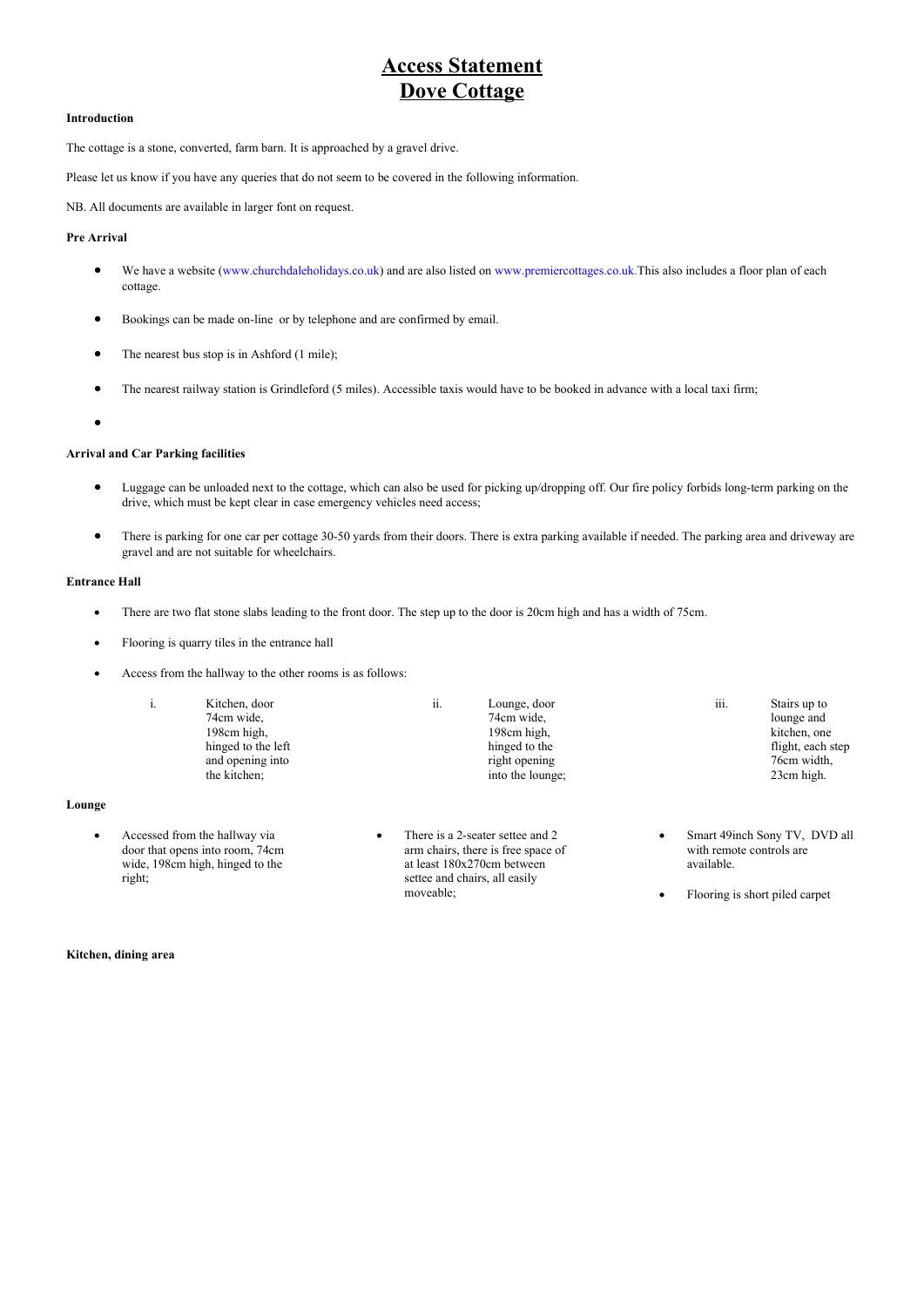- Accessed from the hallway via door that opens into room, 74cm wide, 198cm high, hinged to the left.
- The dining table seats 3 people. It is rectangular with sides 120cm x 80 cm and 77.5cm high. Wooden chairs have no arms;
- Free space between the walls and the table is limited (minimum 85cm), although the table and chairs are easily moved to allow more space on a temporary basis. The table is 90cm from the door;
- The kitchen comprises built in single electric oven, with ceramic electric hob above;
- Hob height is 97cm;
- Oven door is drop down, height of lowest shelf is 40cm;
- Sink and worktop height is 94cm;
- There is no under worktop space all fitted cupboards;
- Free standing fridge/freezer
- Flooring is even, quarry tiles;
- Standard size dishwasher built in below the worktop;
- Microwave on the work surface
- Washer/drier beneath the work top